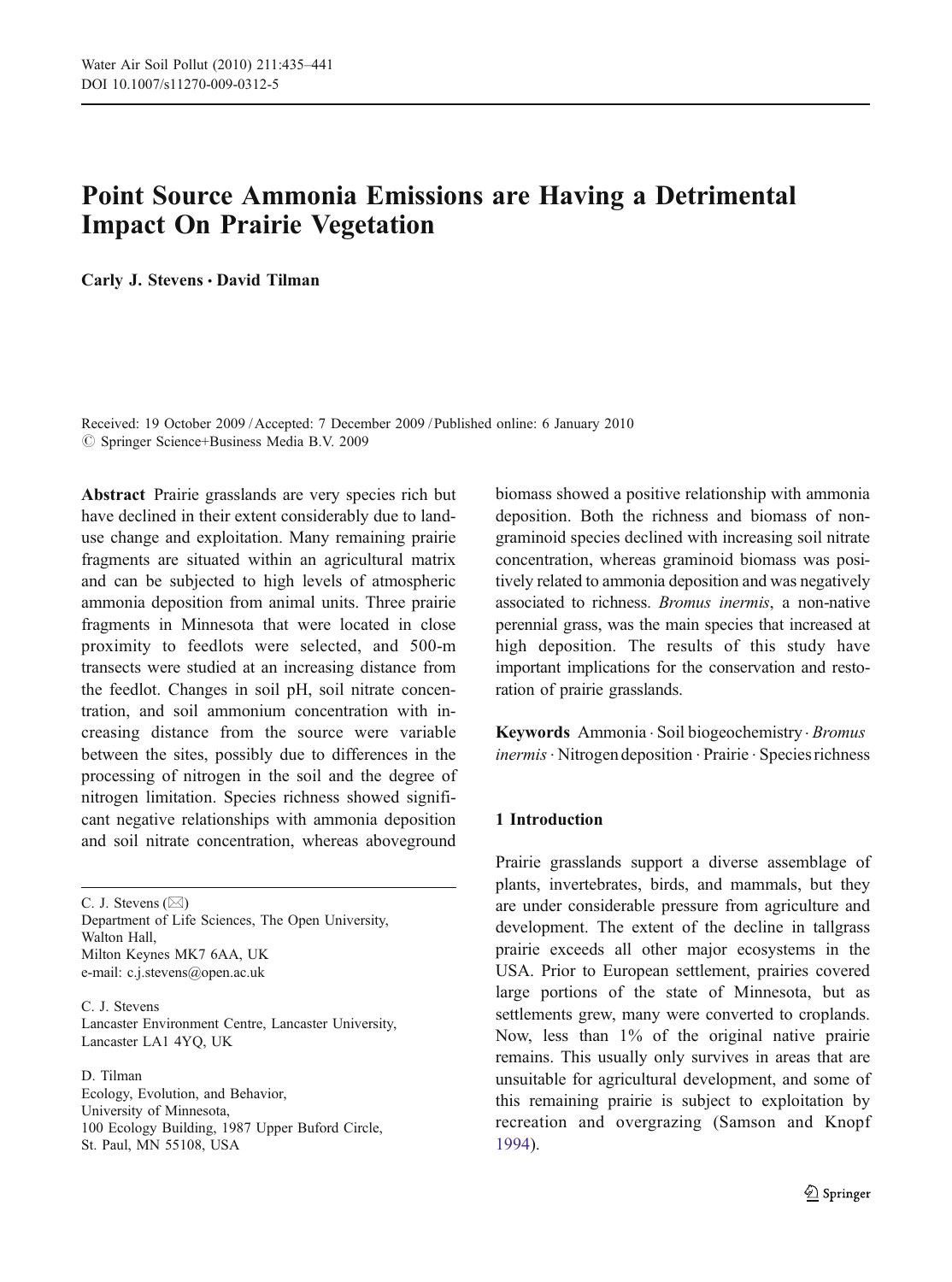One of the consequences of such extensive habitat loss is that the remaining areas of prairie grasslands are fragmented—scattered through an agricultural matrix. These are frequently small and isolated and can be found in close proximity to intensive agriculture and resultant emissions. Intensive animal units, sometimes housing several hundreds of cows or tens of thousands of poultry, provide a very large source of nitrogen (N) pollution in the form of ammonia volatilized from animal waste. Ammonia concentrations close to animal housing can be large but decline exponentially with increasing distance from the source (Pitcairn et al. [1998](#page-6-0)). This nitrogen is deposited to the vegetation and soil with the potential to negatively impact nearby ecosystems.

Numerous N addition experiments in different grassland types have shown the potential for N deposition to impact species richness, soil chemistry, and soil microbial processes (e.g., Mountford et al. [1993;](#page-6-0) Phoenix et al. [2003](#page-6-0); Wedin and Tilman [1996](#page-6-0)). Combined with evidence from regional surveys (Stevens et al. [2004](#page-6-0), [2006](#page-6-0)), there is clear support for a loss of diversity in grasslands that can be linked to atmospheric deposition of N. Long-term studies at Cedar Creek in Minnesota have shown declines in species richness over a period of 24 years in response to low level N applications equivalent to levels of atmospheric N deposition (10 kg Nha<sup>-1</sup>year<sup>-1</sup>; Clark and Tilman [2008\)](#page-6-0). At higher levels of N application  $(20, 95, and 120 kg Nha<sup>-1</sup> year<sup>-1</sup>)$ , species richness declined after 2 years of N addition with annuals accounting for an increased proportion of the vegetation (Wilson and Tilman [1991a](#page-6-0), [b\)](#page-6-0). At the same time, the root:shoot ratio of vegetation decreased, productivity increased, and individual species changed in their abundance (Wilson and Tilman [1991a](#page-6-0), [b](#page-6-0)). Above- and belowground productivity was elevated throughout the year in all N treatments, and litter showed the same response. As a consequence of the increased productivity, light penetration into the canopy was reduced (Wilson and Tilman [1993](#page-6-0)). Increases in productivity have been reported, in response, N addition have also been observed in European grasslands (e.g., Wilson et al. [1995](#page-6-0)), together with increases in species typical of more fertile conditions (e.g., Kirkham and Kent [1997](#page-6-0)). This is not always the case, and when N is not the limiting nutrient or when the effects of acidification are

dominant, there may not be an increase in productivity (e.g., Horswill et al. [2008\)](#page-6-0).

Changes were also seen in the soil with an increase in the availability of nitrate (Wilson and Tilman [1993\)](#page-6-0). Increases in available N with increase in addition or deposition of N have been widely observed (e.g., Emmett et al. [1995;](#page-6-0) Buchmann et al. [1996;](#page-6-0) Magill et al. [1997](#page-6-0); Stuanes and Kjonaas [1998\)](#page-6-0), although many studies have reported increases in ammonium, but not nitrate, possible due to rapid plant uptake combined with the mobility and lability of any excess nitrate (Matson et al. [2002\)](#page-6-0).

After 6 years of N addition to prairie grassland, the decline in species richness with increasing N addition was still apparent with colonization decreased and loss of species increased with increasing N. Short perennial forbs were particularly sensitive to high inputs including Solidago nemoralis and Hieracium sp. (Wilson and Tilman [2002](#page-6-0)). Furthermore, in a larger 12 year study of the impact of N on Minnesota grasslands, Wedin and Tilman [\(1996](#page-6-0)) showed a loss of species with increasing N deposition with greatest losses occurring up to 50 kg Nha<sup>-1</sup>year<sup>-1</sup>. In these plots,  $C_4$  grasses were seen to decline, and  $C_3$  grasses increased.

This study will investigate the impact of atmospheric ammonia deposition from animal units on prairie vegetation and soils at three sites in Minnesota using 500-m transects starting close to the ammonia source. The following hypotheses will be tested: (1) Species composition will change with increasing distance from the ammonia source, with greater species richness further away from the ammonia source. (2) Biomass will be higher close to the ammonia source. (3) Soil pH, nitrate, and ammonia concentrations in the soil will change along the gradient of ammonia deposition; pH is expected to be lower as a result of acidification from N deposition, and nitrate and ammonium concentration is higher close to the source.

### 2 Methods

Three study sites in Minnesota were selected where prairie fragments, consisting of a large proportion of native species and thus of high conservation value, were found in close proximity to animal feedlots.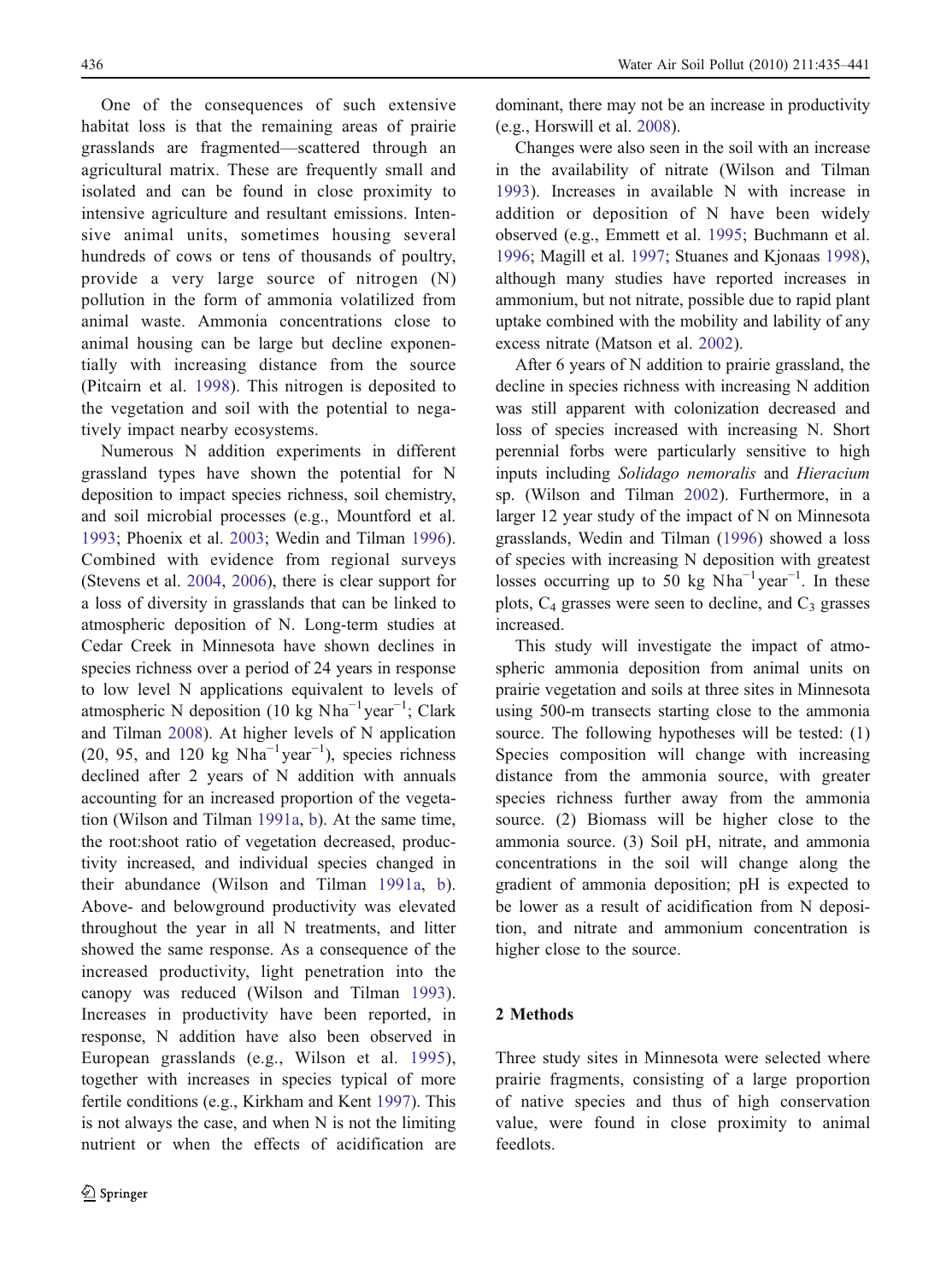The first site was an area of prairie grassland between a railway line and a highway near Fairfax, Minnesota. It was on the opposite side of a road, approximately 250 m from a poultry unit housing 10,000 chickens and turkeys. The farm was established in 1990. The prairie extended a kilometer beyond the feedlot, along the road. Dominant species in the prairie grassland included Rosa arkansana and Bromus inermis. The second site was located in northwest Minnesota, near Brooten. The prairie covered approximately 80 ha. Adjacent to the site, on the other side of a small river, approximately 800 m away, was a feedlot with 150 dairy and beef cattle. This farm is thought to be over 100 years old. Dominant species at this site included Andropogon geradii and Solidago gigantea. The third site selected was located near Arlington to the south-west of Minneapolis and was also adjacent to a railway. It was approximately 500 m from a large beef unit established in 1997 with 820 cattle and approximately 400 m from an older smallholding with 50 cattle, which is over 100 years old. The prairie grassland was limited in its extent to a length of 400 m. Dominant species included A. geradii and Petalostemon purpureum. Soils at all three sites were classified as black soils.

At each site, three replicate transects were surveyed. Each transect began at a point where prairie vegetation was close to the animal unit. Samples were collected at 50-m intervals up to 400 m from the start of the transect and a final sample at 500 m. The distance between the animal unit and the start point varied. Vegetation was surveyed in  $1 \times 1$  m quadrats, all higher plants were identified to a species level and percentage cover recorded. Soils were collected from each quadrat at a depth of 0–10 cm below the litter layer. Biomass samples were collected from strips 10-cm wide and 3-m long. Strips were placed parallel to the transect originating in the center of each quadrat. Samples were sorted into functional groups in the field, and all vegetation was thoroughly dried, and the mass was determined.

Soils samples were air dried and ground to 2 mm. Soil pH was determined using a pH meter with a soil solution of 5 g soil and 25 ml deionized water. Nitrate and ammonium concentrations were determined using a Bran-Luebbe AA3 auto analyzer following extraction by shaking with 1 M KCl.

Levels of deposition of ammonia at each of the sampling points was determined using the atmospheric dispersion model AERMOD (US EPA [2007](#page-6-0)) with deposition to grassland using a grid size of  $25 \times 15$  m over the whole sampling areas, and sampling points were modeled individually. Long-term meteorological data from the nearest monitoring stations to each site was used to parameterize the model. Emissions were estimated according to the number of animals currently housed in the unit. Emission factors were based on Battye et al. ([1994](#page-6-0)). Within the model, the cattle feedlots were treated as area sources, and the poultry feedlot was treated as two point sources due to ventilation fans located at one end of the two barns comprising the feedlot. Ventilation rates were assumed to meet state recommended requirements (Janni and Jacobson [2003\)](#page-6-0). In order to compare sites, deposition estimated from the feedlots was added to background deposition taken from the National Atmospheric Deposition ([2008](#page-6-0)).

Data were analyzed using simple regression analysis and regression trees in R (R Development Core Team [2007\)](#page-6-0).

# 3 Results

# 3.1 Deposition

Modeled ammonia deposition from the feedlots varied between the three sites depending on the source size and distance between source and sink. Deposition ranged from 0.3 to 2.4, 0.01 to 0.04, and 0.08 to 0.27 kg Nha<sup>-1</sup> year<sup>-1</sup>at sites one to three, respectively. At sites one and two, deposition showed an exponential relationship with distance from the source. At site three, this relationship was complicated by the presence of two animal units (Fig. [1](#page-3-0)). Background deposition of ammonia at the three sites was the same  $(5.14 \text{ kg Nha}^{-1} \text{year}^{-1}).$ 

### 3.1.1 Soil Chemistry

Examining all three sites together did not show any significant trends between ammonia deposition and soil chemistry. When the sites were examined individually, site one showed a significant negative relationship between ammonia deposition and pH  $(r^2=0.57, p<0.05)$  and a nonsignificant trend towards increasing soil nitrate concentration with increasing ammonium deposition. There was no relationship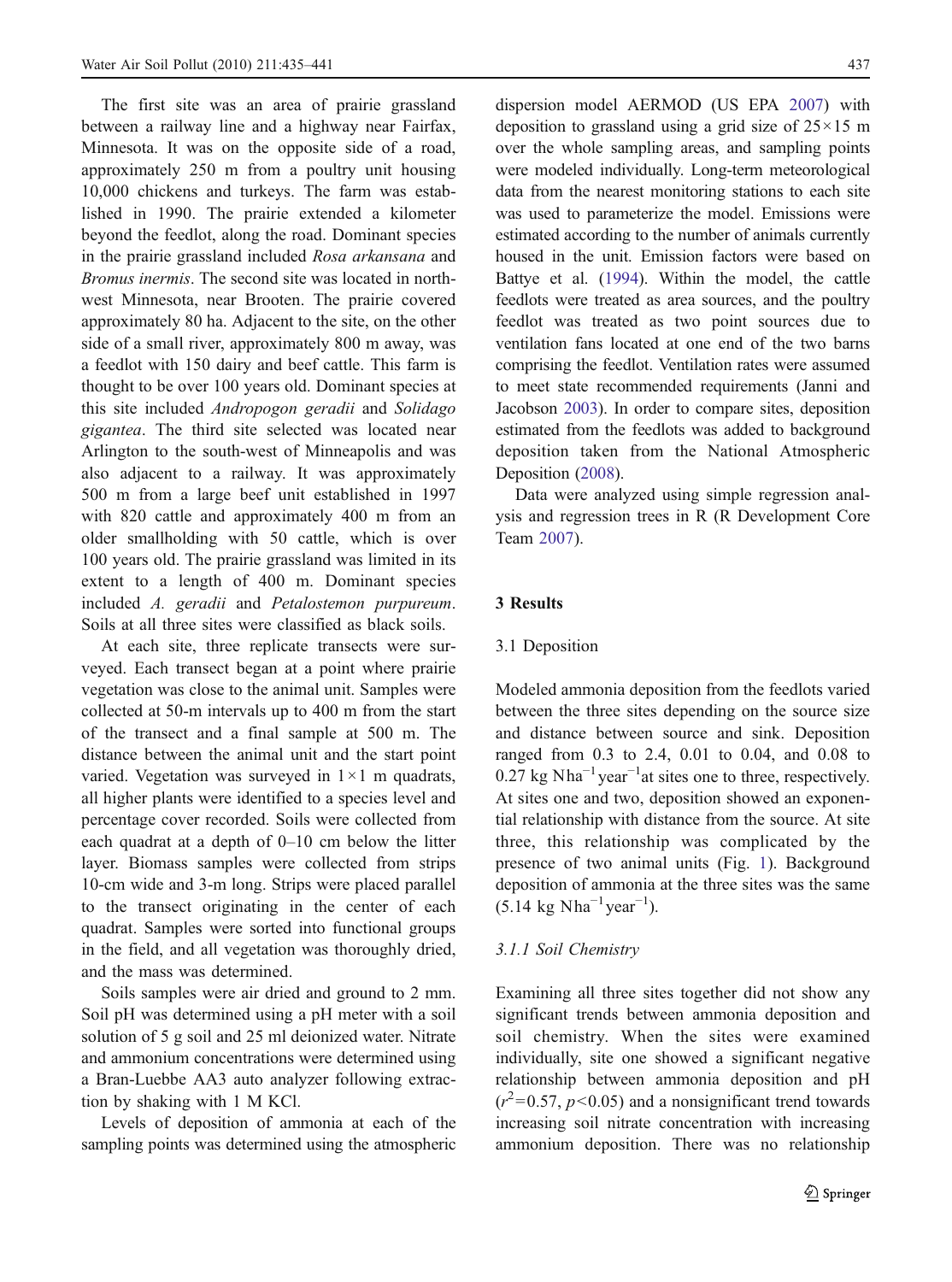<span id="page-3-0"></span>

Fig. 1 Modeled ammonia deposition with distance along transect for sites one, two, and three. Size of source, distance of the transect from the source, and position of the source relative to the prevailing wind direction all influence the amount of ammonia deposition

between ammonia deposition and soil ammonia concentration at site one. Site two showed very similar results with a significant negative relationship between deposition and soil pH  $(r^2=0.77, p<0.001)$ , a nonsignificant trend towards increasing soil nitrate concentration with increasing ammonia deposition, and no relationship with soil ammonium concentration. Site three showed a slightly different response with a nonsignificant trend towards a reduction in soil pH with increasing ammonia deposition and no relationship with soil nitrate concentration. There was, however, a significant relationship between soil ammonium concentration and ammonia deposition  $(r^2=0.39, p=0.05)$ .

## 3.1.2 Plant Species Composition

Looking at all three sites together, species richness was weakly negatively correlated with ammonia deposition  $(r^2=0.22, p<0.01)$ . At individual sites, there was no consistent relationship between ammonia deposition and species richness. Looking at all three sites, there was also a significant relationship between soil nitrate concentration and species richness ( $r^2$ =0.29,  $p$ <0.01). The best fit for this decline in richness is not a linear relationship as it shows greater losses at low nitrate levels (Fig. 2).

Productivity (total aboveground biomass) showed a positive relationship with ammonia deposition across the three sites  $(r^2=0.50, p<0.001;$  Fig. [3\)](#page-4-0). If the outlier at the highest level of deposition is removed, the relationship is greatly improved  $(r^2 =$ 0.76,  $p<0.001$ ). Productivity and richness were negatively correlated ( $r^2$ =0.35, p<0.001).

Of the soil and deposition variables examined (ammonia deposition, soil nitrate concentration, soil ammonium concentration, and soil pH), graminoid productivity was most closely related to ammonia deposition  $(r^2=0.35, p<0.001)$  showing a positive relationship. Graminoid richness was also most closely correlated with ammonia deposition but with a negative relationship ( $r^2$ =0.36,  $p$ <0.001) indicating an increased dominance of a few graminoid species. The biomass of nongraminoid species (dominated by forbs) was most closely related to soil nitrate



Fig. 2 Mean species richness per  $1-m^2$  quadrat against mean soil nitrate concentration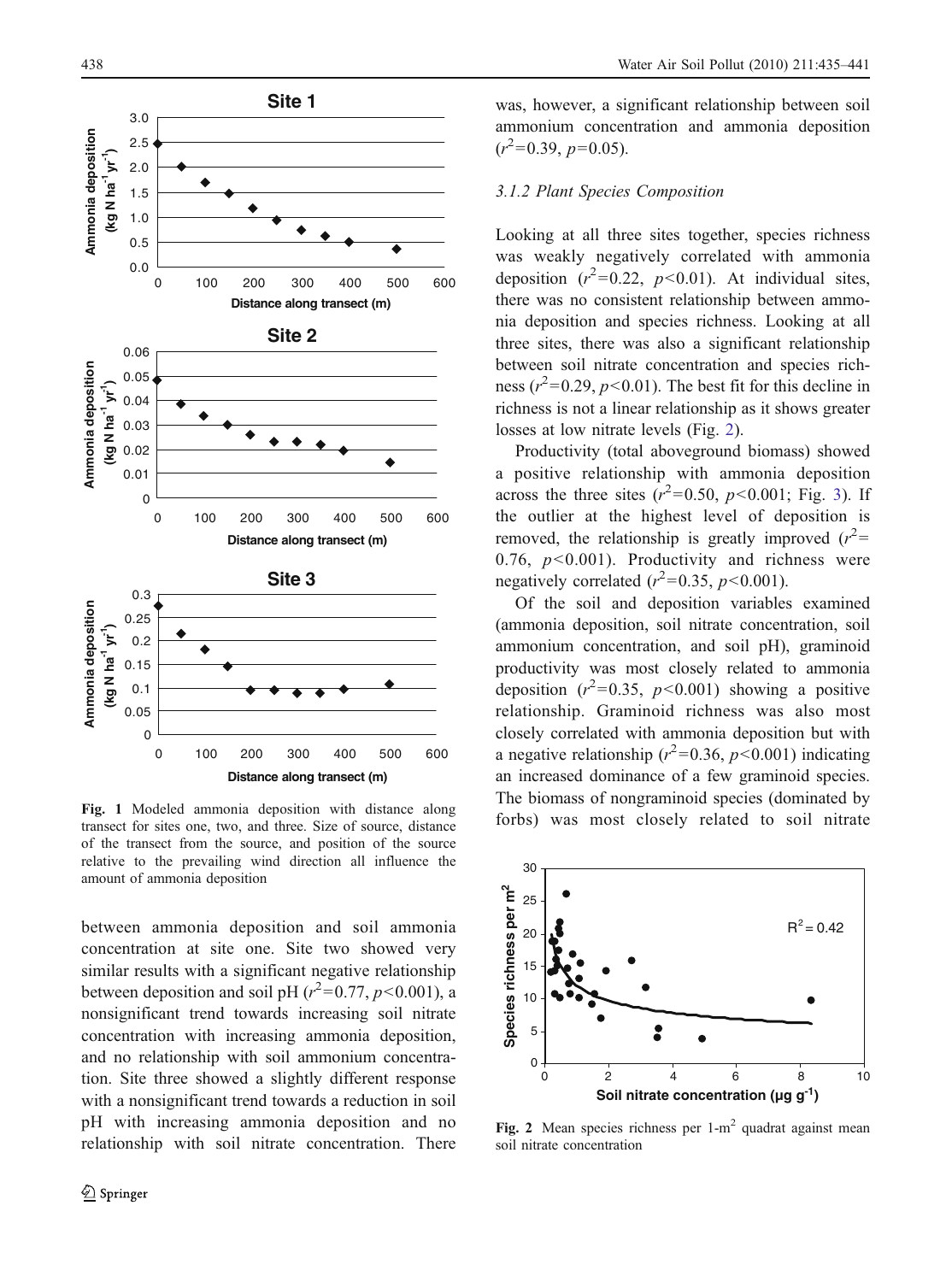<span id="page-4-0"></span>

Fig. 3 Mean aboveground biomass against total ammonia deposition (modeled feedlot deposition plus background deposition)

concentration ( $r^2$ =0.17,  $p$ <0.05) as was the richness of nongraminoid species  $(r^2=0.31, p<0.01)$ . Both showed a negative relationship with nitrate concentration. Litter biomass showed no consistent trend with increasing N deposition at the three sites.

The regression tree for species richness (Fig. 4) showed the primary importance of ammonia deposition for species richness. It also showed that at higher deposition levels, soil nitrate concentration becomes an important driver of richness indicating an additive effect of nitrate concentration not correlated with ammonia deposition.



Fig. 4 Regression tree for species richness. Explanatory variables are given together with threshold values separating the response. Values at the end of branches are mean species richness with that category

There were no significant effects of N deposition on the proportion of native species or the proportion of  $C_4$  grasses compared to  $C_3$  grasses.

## 4 Discussion

#### 4.1 Soil Chemistry

The lack of a consistent response of the nitrate and ammonium concentrations in the soils at the three sites suggests that N cycling and uptake differ at the three sites. This is most likely to be due to different moisture regimes and different degrees of nutrient limitation at the sites. A number of investigations have found that prairie grasslands in this part of the USA are commonly N limited (e.g., Wedin and Tilman [1996](#page-6-0)). If  $N$  is the limiting resource as it is added to the soil, it will be utilized quickly by plants and microbes and will not result in elevated soil concentrations with increasing deposition. The relationship found between ammonia deposition and total aboveground productivity supports this.

Sites one and two show nonsignificant trends towards increasing soil nitrate concentration with increasing ammonia deposition but no relationship between ammonia deposition and soil ammonium concentration. This suggests that the ammonia not taken up by the vegetation is nitrified, converting it to nitrate. This process produces protons acidifying the soil contributing to the significant relationship between soil pH and ammonia deposition. Site three shows a trend for increasing soil ammonium with increasing deposition but no trend with nitrate, suggesting that nitrification is not occurring to the same extent. If this site is more strongly N limited than the other two sites, plant N uptake and/or soil conditions may be limiting nitrification. Less nitrification would also result in less soil acidification.

Soil chemical differences between the sites may also be related to amount of time that it has received elevated deposition. N accumulates in the soil over time (Fowler et al. [2004](#page-6-0)), and long-term deposition may give a different response than deposition over a short period of time (Skiba et al. [1998\)](#page-6-0). All of the farms in this study had been established for many years, but information on animal numbers and exact times were not available.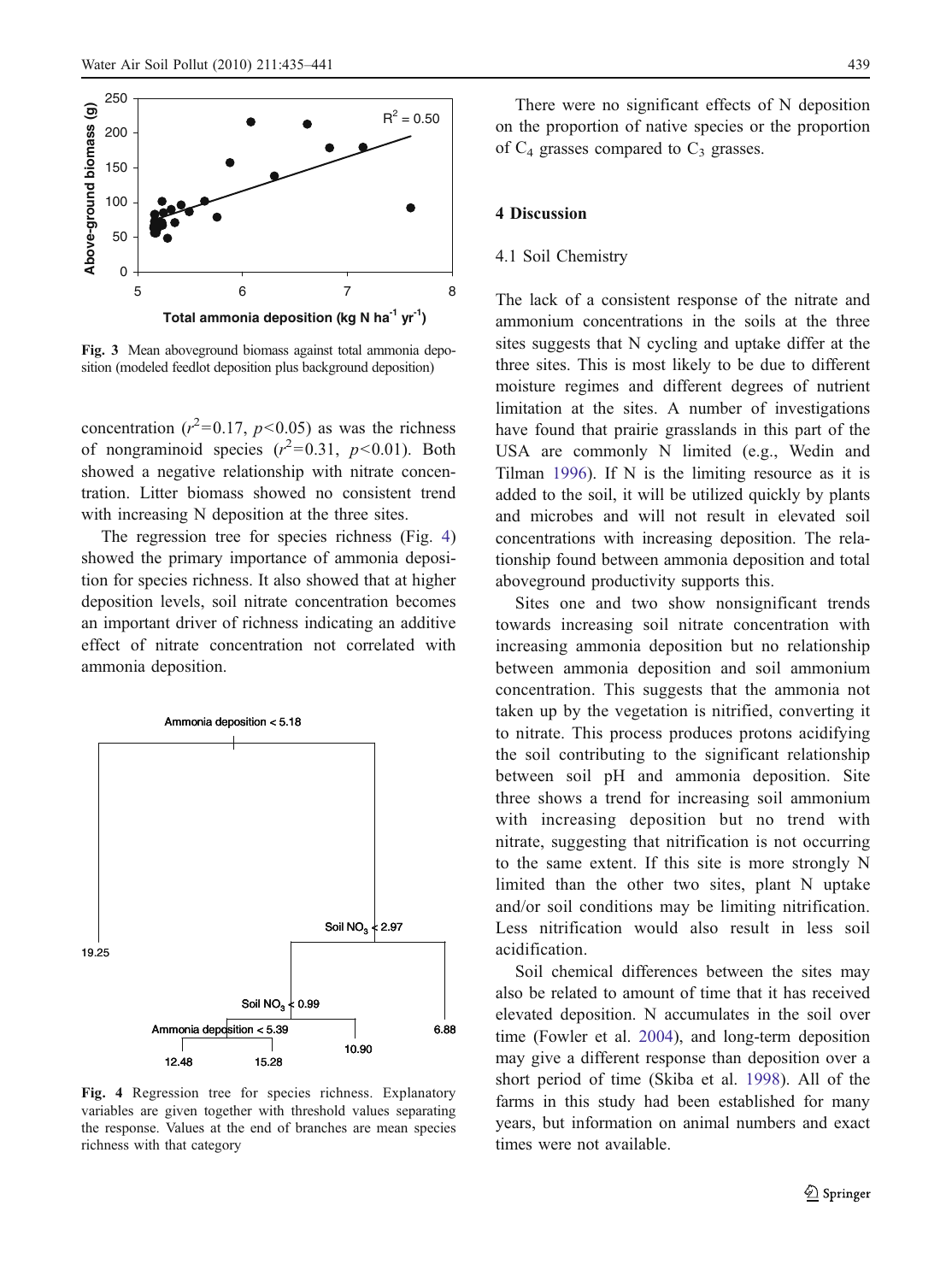

Fig. 5 Mean percentage cover of Bromus inermis against total ammonia deposition (modeled feedlot deposition plus background deposition)

#### 4.2 Species Composition

The general trend found across all three sites for reduced species with increasing levels of N deposition and soil nitrate concentration is something that has frequently been observed in prairie grasslands (e.g., Wilson and Tilman [2002](#page-6-0); Wedin and Tilman [1996](#page-6-0)). The increase in productivity has also been observed in similar grasslands leading to reduced light penetration of the canopy (Wilson and Tilman [1993\)](#page-6-0). The increase in available nutrients leads to vigorous growth of those species able to take advantage of the increased availability of N. Species not able to take advantage of these conditions, typically those adjusted to low soil N status, are reduced in their abundance as a result of competition.

In this investigation, the diversity of both grasses and forbs was negatively related to deposition or soil nitrate, but productivity of grasses increased, indicating an increased dominance of a small number of grass species. Examining the percentage cover of individual grass species in relation to ammonia deposition showed that most grass species, including the native grass species, declined in their cover; however, the invasive non-native grass *B. inermis* increased in cover with increasing N deposition  $(r^2 =$ 0.29,  $p<0.001$ ; Fig. 5). If the outlier at the highest level of deposition is removed, the relationship is again considerably improved  $(r^2=0.68, p<0.001)$ . B. inermis is a fast-growing species that can form a dense litter layer. Another non-native perennial pasture grass, Agropyron repens, showed similar increases at elevated N deposition in east central Minnesota (Wedin and Tilman [1996](#page-6-0)).

The increase in graminoid cover and a loss of nongraminoid species at higher levels of N deposition is a phenomenon that has been observed in a number of habitats worldwide. Stevens et al. ([2006\)](#page-6-0) report declines in forb richness and cover in calcifuge grasslands along a national deposition gradient in the UK, while similar trend have been reported in woodland, heathland, and bog communities (e.g., Pitcairn et al. [1998](#page-6-0); Heil and Bobbink [1993](#page-6-0); Hogg et al. [1995](#page-6-0)).

This study suggests that a close proximity between prairie grasslands and large animal units is linked to degradation in the quality of prairie grassland fragments. Through a loss of species richness and an increase in non-native species, especially the non-native grasses B. inermis (this study) and A. repens (Wedin and Tilman [1996\)](#page-6-0), the conservation value of a prairie fragment is reduced. Little of the original prairie of North America remains. For instance, only about 2% of the native prairie of Minnesota is still intact. Our results suggest that protection of these fragments may require practices that prevent locally elevated deposition of ammonium, such as, occurring from nearby feedlots, manure spreading or use of ammonia fertilizers. Large, year-round ammonia sources, such as feedlots, may require sufficient distance between the source and prairie fragments so that deposition levels return to close to background levels. For the three sources we studied, distances of 0.5 to 1.0 km would seem sufficient, but each case would merit explicit modeling. In total, our results suggest that even small elevations in the soil N concentration can lead to changes in productivity and species richness in prairie-grassland communities that should be included in land use planning and conservation.

Acknowledgements A fellowship for CS to visit the University of Minnesota was jointly funded by The British Grassland Society Stapledon Memorial Fellowship and the British Council Researcher Exchange Program. The authors would like to thank J. Sullivan, C. Clark, T. Mielke, G. Brand, A. Ball, R. Hill, C. McFadden, Minnesota Pollution Control, and Minnesota Department of Natural Resources for assistance with this project. Thanks to E. Dorland for comments on an earlier version of this manuscript.